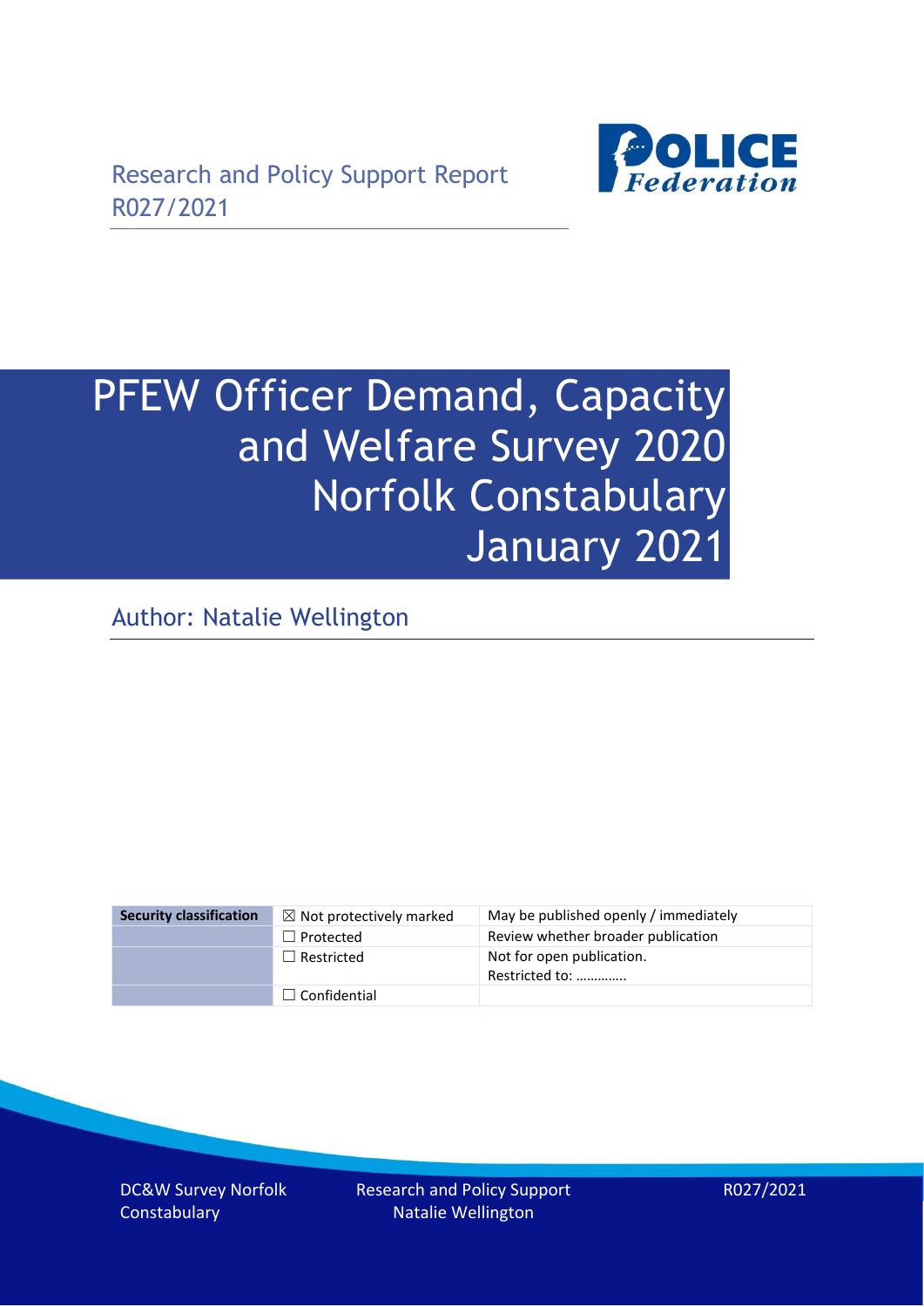# **CONTENTS**

| 2.          |                                                            |  |
|-------------|------------------------------------------------------------|--|
| 3.          |                                                            |  |
| 4.          |                                                            |  |
| 5.          |                                                            |  |
| 6.          |                                                            |  |
| $7_{\cdot}$ | ORGANISATIONAL SUPPORT FOR MENTAL HEALTH AND WELLBEING  17 |  |
| 8.          |                                                            |  |
|             |                                                            |  |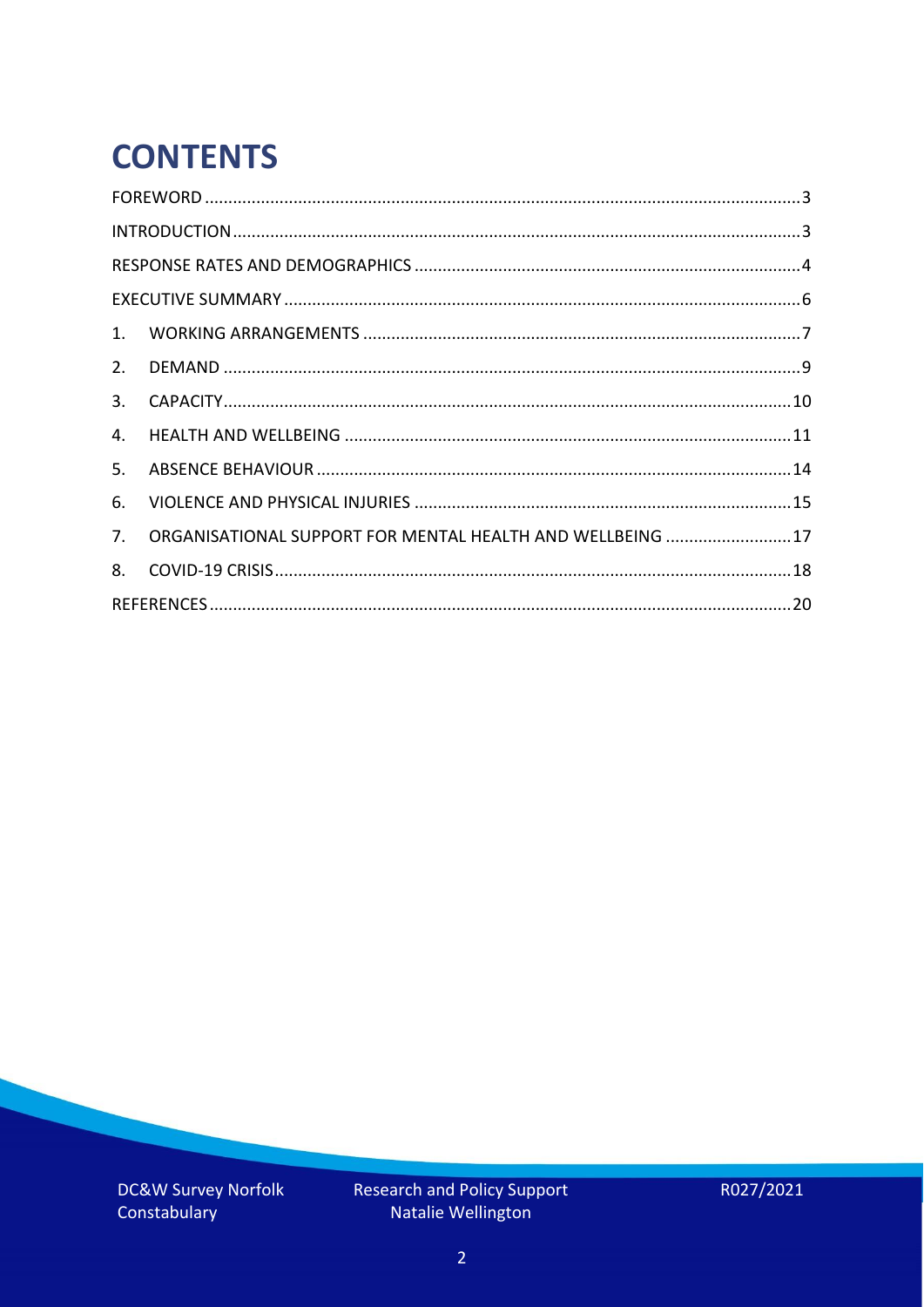### <span id="page-2-0"></span>**FOREWORD**

### <span id="page-2-1"></span>**INTRODUCTION**

The Demand, Capacity and Welfare Survey is a biennial survey that started in 2016. This was in response to unprecedented budgetary cuts and a 14% fall in officer numbers over a seven year period from a high of 142,056 in 2009 to 122,748 in March 2016. <sup>i</sup> Evidence from a focus group study conducted by the PFEW<sup>ii</sup> also highlighted that these reductions may have been having a negative effect on officers' individual wellbeing. It was within this context that the Police Federation of England and Wales (PFEW) began a biennial Demand, Capacity and Welfare Survey. The 2020 PFEW Demand, Capacity and Welfare Survey is the third iteration of the survey. Due to the current global health crisis we have included questions specific to COVID-19, in order to help us to better understand the impacts of working within the police service during this crisis and officers' experiences on the ground. We have reported personal impacts in a specific section and organisational impacts are reported at contextually appropriate points throughout the report, to enable comparisons with other relevant items (for example we have included the results for the question asking whether COVID-19 has had an impact on single-crewing within the same section as the results for the question regarding frequency of single-crewing).

This report provides a summary of responses to key questions from the 2020 PFEW Officer Demand, Capacity and Welfare Survey from respondents in Norfolk Constabulary.

Where appropriate, details of average responses from previous years, or the police service as a whole, are also presented.<sup>1</sup> However, differences across these figures have not been tested to assess whether they are statistically significant;<sup>2</sup> therefore, any and all differences reported are for guidance only and must be treated with caution. When comparing forcelevel data across years, a dash (–) is used, when applicable, to indicate where a force report was not provided due to small sample sizes.

Please be aware that the total number of responses for each item may vary slightly as not all items were answered by all respondents, and all percentages are rounded to the nearest

DC&W Survey Norfolk **Constabulary** 

 $1$  Data were weighted at a national level on the basis of respondents' force to ensure that each force were proportionally represented within the national sample; no weightings were applied at a force level. More information about weightings can be found in the 2020 Technical Annex R098/2020.

 $2$  As all the data are derived from samples of the population, rather than the whole population, percentage figures calculated are strictly speaking estimates, rather than exact measures. This means that every figure has a margin of error associated with it. Hence a very small percentage difference year on year may be due to sampling, rather than to actual changes.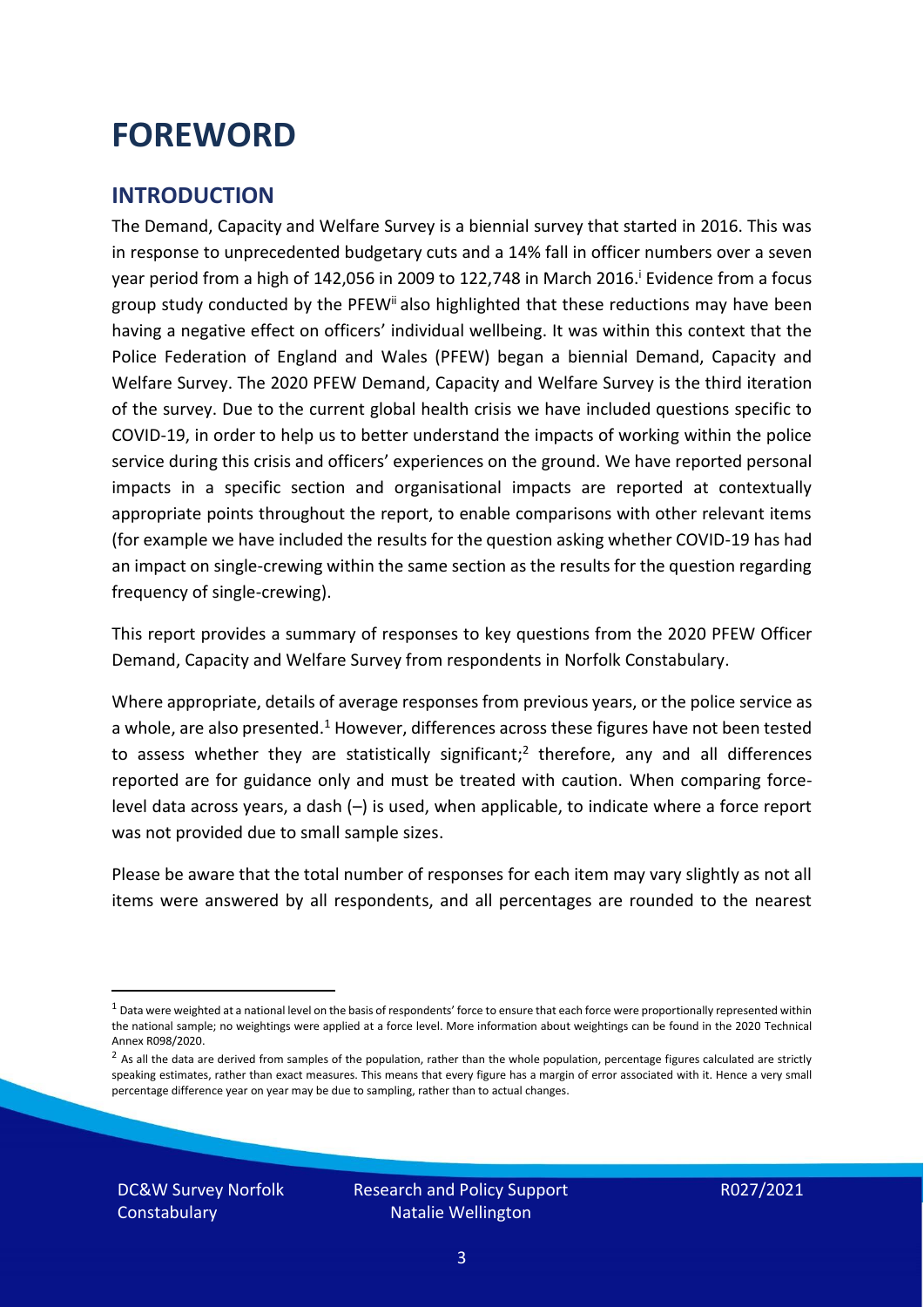whole number. In addition, the actual differences between any and all groups may be quite small, and these details should be considered when interpreting the data.

#### <span id="page-3-0"></span>**RESPONSE RATES AND DEMOGRAPHICS**

Survey responses were gathered over a seven-week period between October and November 2020. All officers of the federated ranks in England and Wales were eligible to participate. Analyses were conducted on a sample of 12,471 responses drawn from all 43 forces across England and Wales. The national response rate for the 2020 survey was 10%.

Overall, 3% of respondents (n=423) to the survey declined to state which force they belonged to. These responses have been included within the national data but are excluded from force-level analyses.<sup>3</sup>

248 responses were received from Norfolk Constabulary, representing a response rate of around 15% (based on March 2020 Home Office figures of officer headcount).<sup>iii</sup> The margin of error for this report has been calculated using the size of the sample and population. At a 95% confidence level, this force report has a 6% margin of error. If the margin of error is less than 5%, it can be considered to be within the normal bounds of academic rigour.<sup>4</sup> If this threshold has not been met, the results from this report must be interpreted with caution.

63% of responses from Norfolk Constabulary were received from male officers and 34% of responses were from female officers. The other 4% preferred not to say or identified in another way. In regards to rank, 74% of respondents from Norfolk Constabulary were Constables, 20% were Sergeants, 5% were Inspectors, and 0% were Chief Inspectors. 3% of responses from Norfolk Constabulary were received from Black and Minority Ethnic (BME) officers.

DC&W Survey Norfolk **Constabulary** 

<sup>&</sup>lt;sup>3</sup> Please see the 2020 Technical Annex R098/2020 for excluded cases.

<sup>&</sup>lt;sup>4</sup> The generally accepted academic standards is a 95% confidence level with a 5% (or less) margin of error.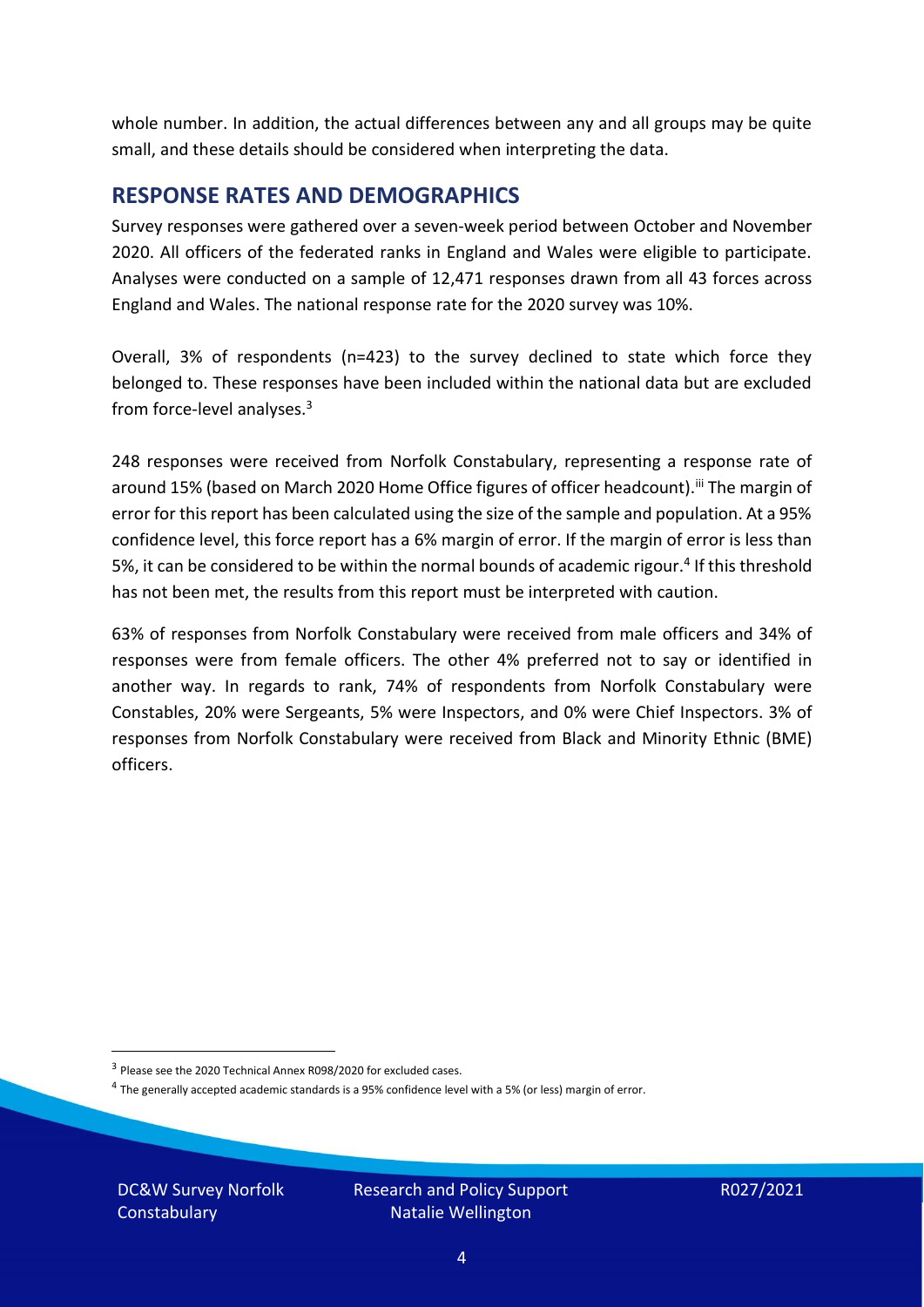### **INFOGRAPHIC**

### **Who responded?**

**248** responses were received from Norfolk Constabulary, representing a **15%** response rate.



DC&W Survey Norfolk **Constabulary** 

Research and Policy Support Natalie Wellington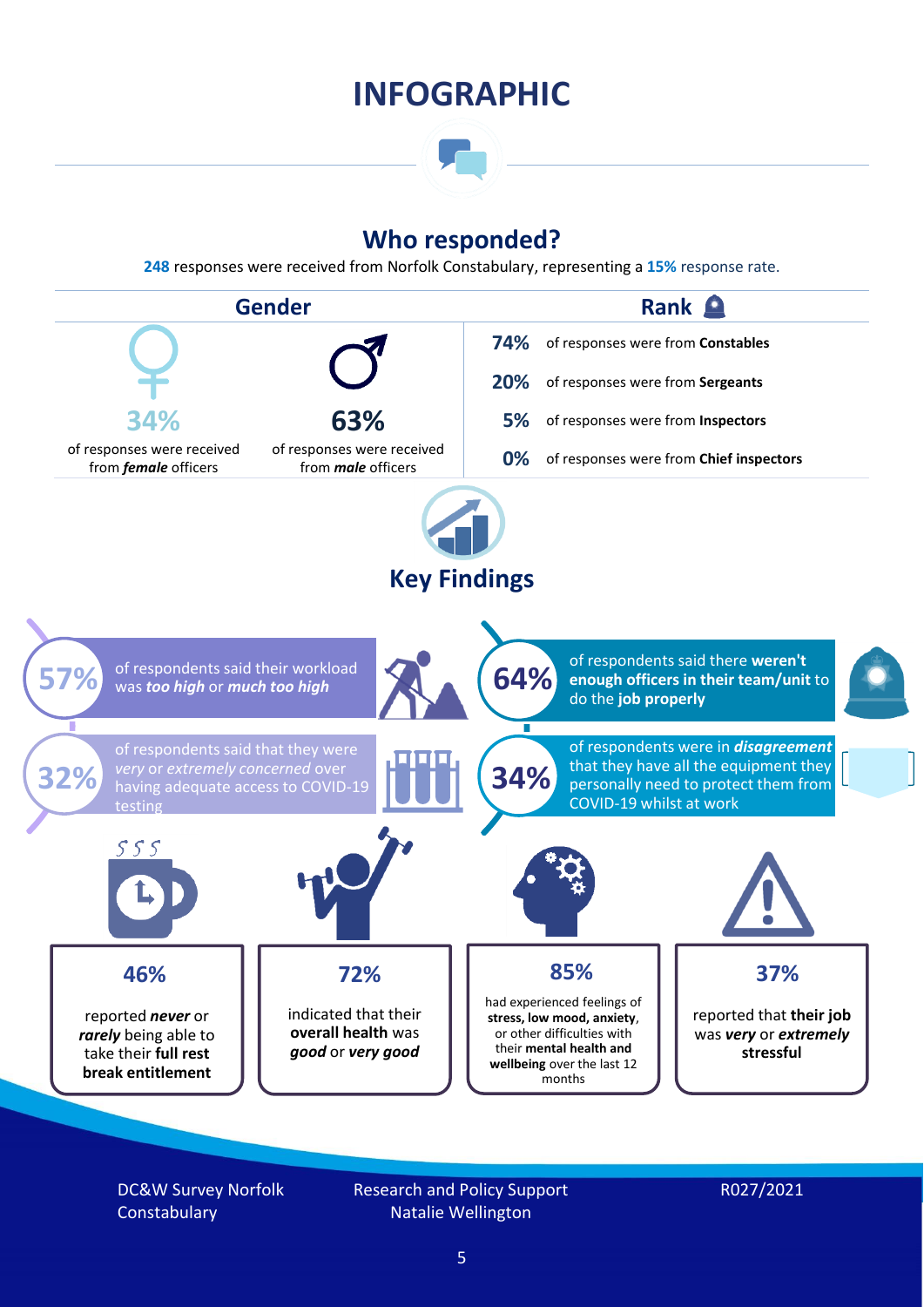### <span id="page-5-0"></span>**EXECUTIVE SUMMARY**

- **248** responses were received from Norfolk Constabulary, representing a response rate of around **15%**.
- The average (mean) rating for **overall job satisfaction** for respondents was **6/10**.
- **84%** reported being **single-crewed** *often* or *always* and **12%** reported being **singlecrewed** *more often* due to **COVID-19**.
- **46%** of respondents reported *never* or *rarely* being able to take their **full rest break entitlement**; *lower than* the proportion in 2018 (60%).
- **57%** of respondents reported that their **workload** is currently *too high*, or *much too high*; *lower than* the proportion in 2018 (69%).
- **64%** of respondents said there **weren't enough officers in their team/unit** to do the **job properly**.
- The average (mean) **overall life satisfaction** rating was **6/10**. This can be compared to the national average of 6/10.
- **72%** of respondents indicated that their **overall health** was *good* or *very good.*
- **37%** of respondents said that they viewed their job as *very* or *extremely* **stressful**. This was *lower than* the proportion in 2018 (40%).
- **85%** of respondents indicated that they had **experienced feelings of stress, low mood, anxiety, or other difficulties with their health and wellbeing** over the last 12 months.
- **20%** of respondents reported that they had suffered **one or more injuries** that required medical attention as a result of **work-related violence** in the last year.
- **11%** of respondents reported that they had suffered **one or more injuries** that required medical attention as a result of **work-related accidents** in the last year.
- **29%** of respondents reported that they were *very* or *extremely worried* about the **impact that the COVID-19 crisis will have on them personally**.
- **0%** of respondents reported that they *have* or *have had* **COVID-19** confirmed by a positive antigen or antibody test.
- **34%** of respondents reported that they *disagreed* or *strongly disagreed* that they **have all the equipment they personally need to protect them from COVID-19 whilst at work**.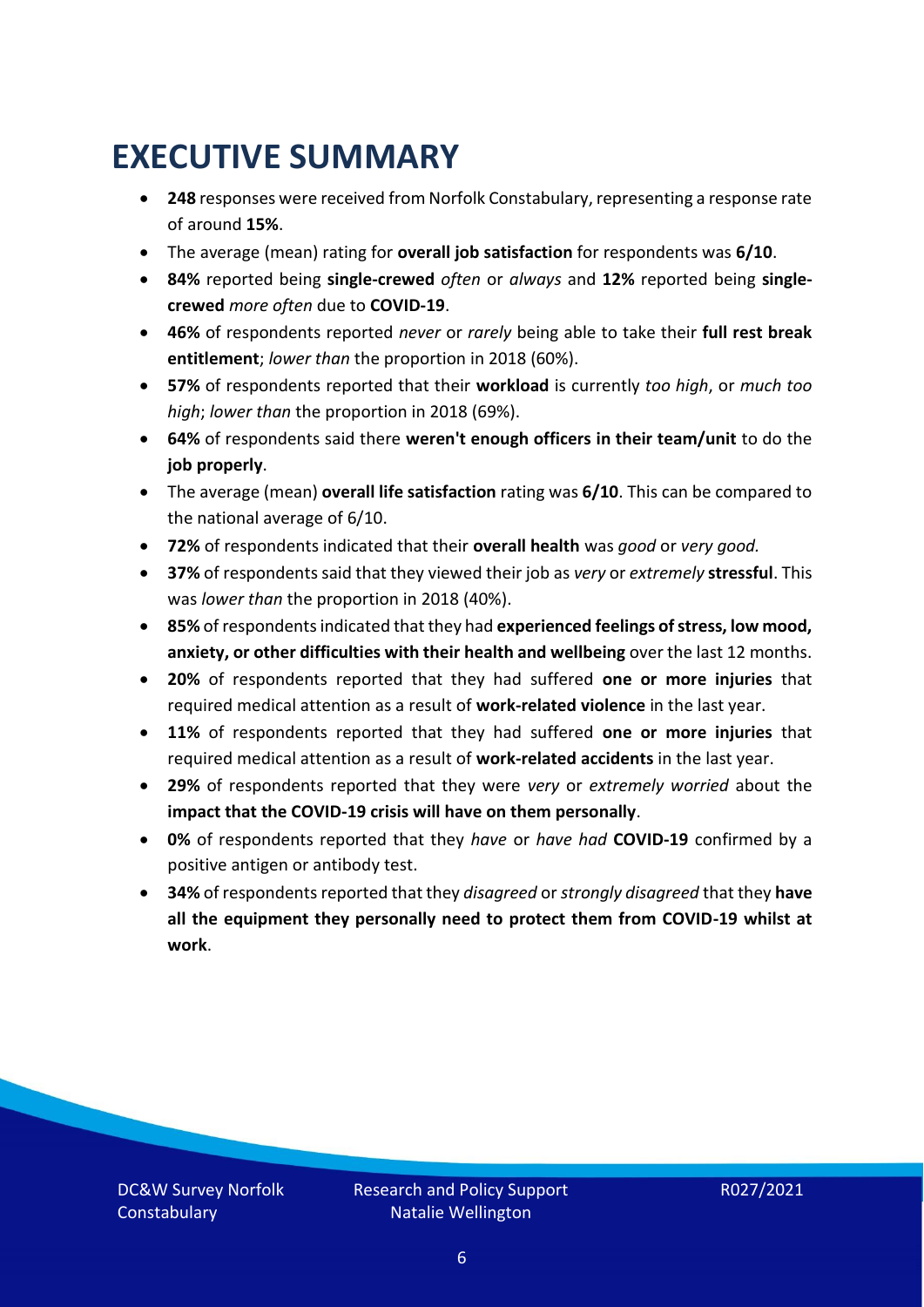### <span id="page-6-0"></span>**1. WORKING ARRANGEMENTS**

### **1.1. OVERALL JOB SATISFACTION**

Respondents were asked to rate their overall job satisfaction between 0 and 10, where 0 was 'not at all satisfied' and 10 was 'completely satisfied.' The average (mean) rating for overall job satisfaction for respondents from Norfolk Constabulary was 6/10 (range 0-10), with 35% of respondents reporting an overall job satisfaction rating of *4* or *less*. This can be compared to the national average of 5/10 (range 0-10), and 37% of respondents reporting an overall job satisfaction rating of *4* or *less*.

### **1.2. SHIFT LENGTH**

2% of respondents from Norfolk Constabulary reported that their formal shift duration was more than the 8-10 hours advised by the Health and Safety Executive<sup>iv</sup> and the Police Negotiating Board,<sup>v</sup> and 1% of respondents indicated a shift length of 12 hours or *more*. 9% of the national sample indicated that their formal shift duration was more than 8-10 hours, and 7% indicated a shift length of *12 hours* or *more*. 5

### **1.3. SINGLE-CREWING**

Among respondents from Norfolk Constabulary, for whom this item was applicable, 84% reported being single-crewed either *often* or *always* over the previous 12-month period. This can be compared with 58% of respondents from the national sample.<sup>6</sup>

Due to COVID and the social distancing regulations implemented by the UK government, forces may have changed their normal operational procedures around crewing in order to reduce opportunities for infection between colleagues. The NPCC released guidance stating that when officers are double crewed a surgical Type IIR face mask should be worn in an enclosed space, such as a vehicle or personnel carrier, when social distancing cannot be achieved.<sup>vi</sup> However, some of the units may have decided to reduce the risk further by limiting double crewing or placing officers in bubbles. As such, in this year's iteration of the survey we wanted to ask an additional query about COVID-19 in relation to crewing levels, to see if crewing levels were affected by this. The findings were that 12% from Norfolk Constabulary reported being single-crewed *more often* due to COVID-19.

 $<sup>6</sup>$  Respondents that reported not applicable were removed from force-level and national analysis.</sup>

DC&W Survey Norfolk **Constabulary** 

<sup>&</sup>lt;sup>5</sup> Respondents that reported not applicable were removed from force-level and national analysis.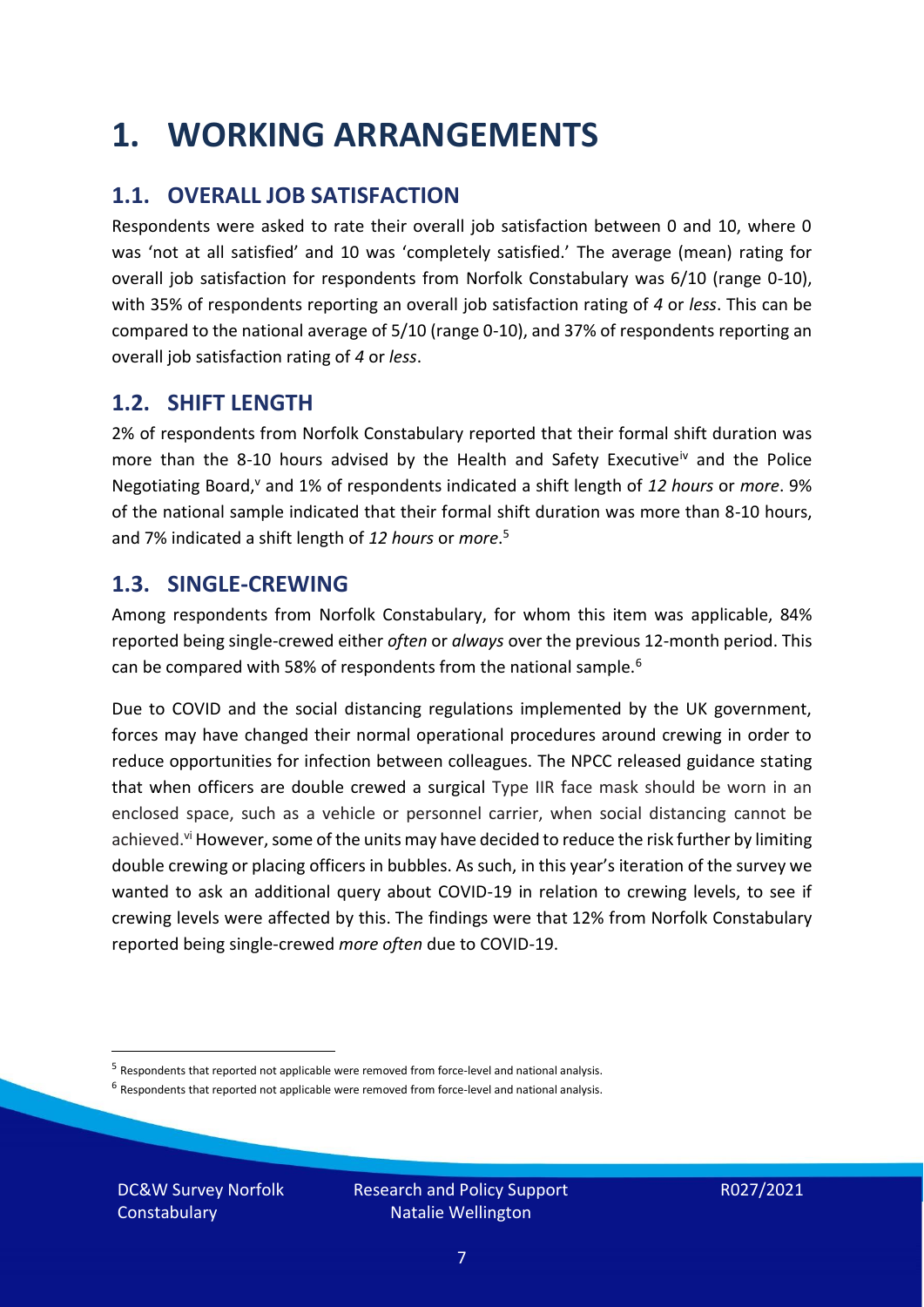### **1.4. BREAKS, REST DAYS AND ANNUAL LEAVE**

46% of respondents from Norfolk Constabulary reported *never* or *rarely* being able to take their full rest break entitlement, and 39% reported having had *two* or *more* rest days cancelled in the previous 12-month period. Furthermore, 65% of respondents from Norfolk Constabulary told us that they had a request for annual leave refused *once* or *more* in the previous 12-month period.

Historical comparisons for items relating to breaks, rest days and annual leave for Norfolk Constabulary, are also provided in *Table 1* below.

| Table 1: Force level figures for breaks, rest days<br>and annual leave                                       | 2016 | 2018 | 2020 |
|--------------------------------------------------------------------------------------------------------------|------|------|------|
| Reported being never or rarely able to take full<br>rest break entitlement                                   | 64%  | 60%  | 46%  |
| Reported having two or more rest days<br>cancelled in the previous 12 months                                 | 78%  | 67%  | 39%  |
| Reported having a request for annual leave<br>refused once or more in the previous 12<br>months <sup>7</sup> | 92%  | 76%  | 65%  |

DC&W Survey Norfolk **Constabulary** 



<sup>&</sup>lt;sup>7</sup> Please note, there were moderate changes to the question wording and response scale for this item between the 2016 and 2018 iterations of this survey. Please take this into consideration when interpreting any and all differences in the findings between these years, as altering the way in which a question is framed may unintentionally affect the way in which an individual responds.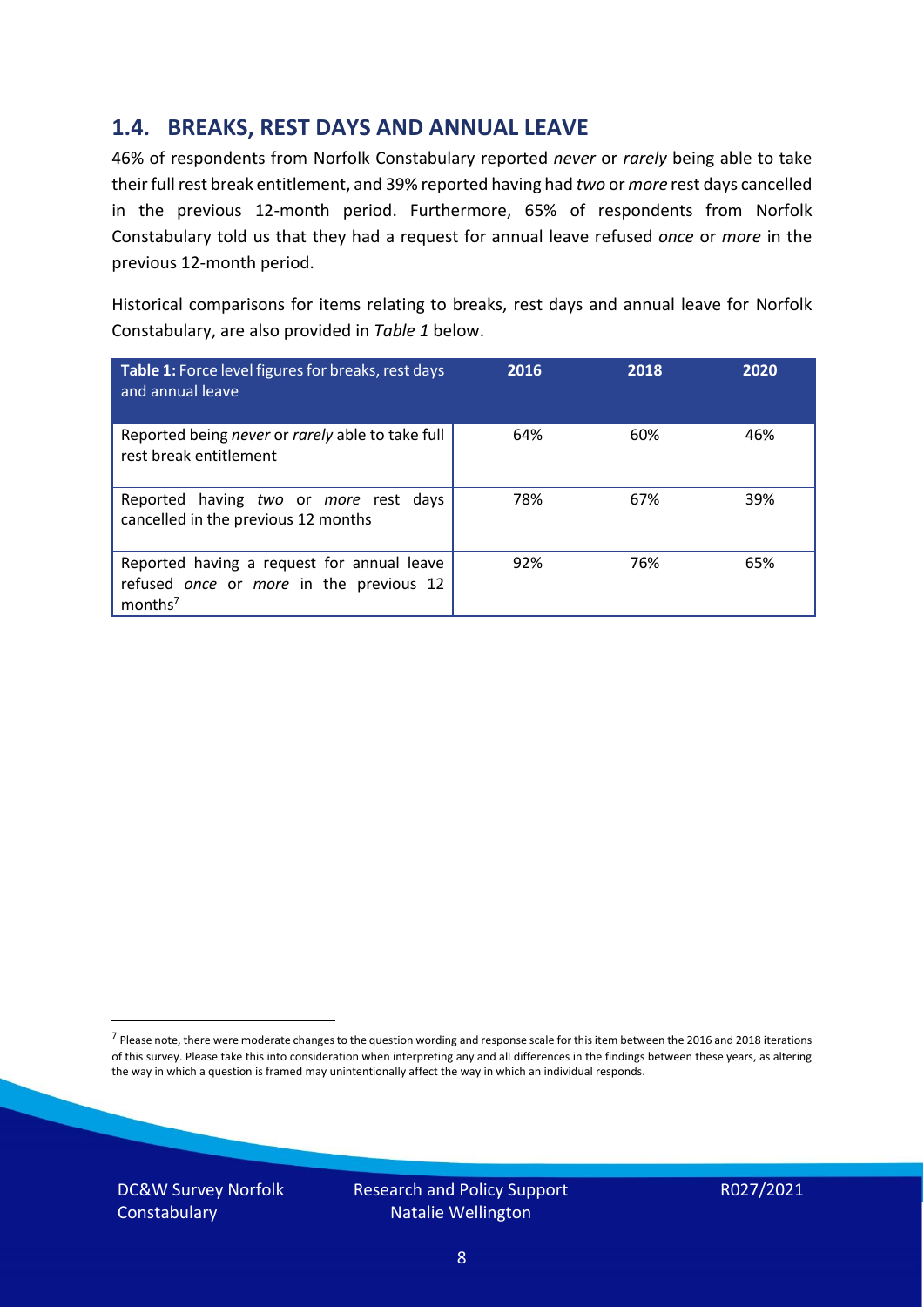### <span id="page-8-0"></span>**2. DEMAND**

### **2.1. WORKLOAD**

57% of respondents from Norfolk Constabulary told us that their workload is currently *too high*, or *much too high*. An historical comparison for both national and local proportions for workload are displayed in *Table 2* below.

| Table 2: Proportion of respondents reporting<br>that their workload was too high or much too<br>high in the previous 12-month period | 2016 | 2018 | 2020 |
|--------------------------------------------------------------------------------------------------------------------------------------|------|------|------|
| Force-level figures                                                                                                                  | 69%  | 69%  | 57%  |
| National figures                                                                                                                     | 66%  | 72%  | 60%  |

### **2.2. AMOUNT AND PACE OF WORK**

75% of respondents from Norfolk Constabulary *disagreed* or *strongly disagreed* that they generally have enough officers to manage all the demands being made on them as a team/unit.

Furthermore, 15% *agreed* or *strongly agreed* that they had enough time to engage in proactive policing in their team/unit. An historical comparison for both national and local proportions for this item are displayed in *Table 3* below.

| Table 3: Proportion of respondents reporting<br>that they agreed or strongly agreed that they<br>had enough time to engage in proactive<br>policing in their team/unit | 2016 | 2018 | 2020 |
|------------------------------------------------------------------------------------------------------------------------------------------------------------------------|------|------|------|
| Force-level figures                                                                                                                                                    | 8%   | 10%  | 15%  |
| National figures                                                                                                                                                       | 13%  | 9%   | 14%  |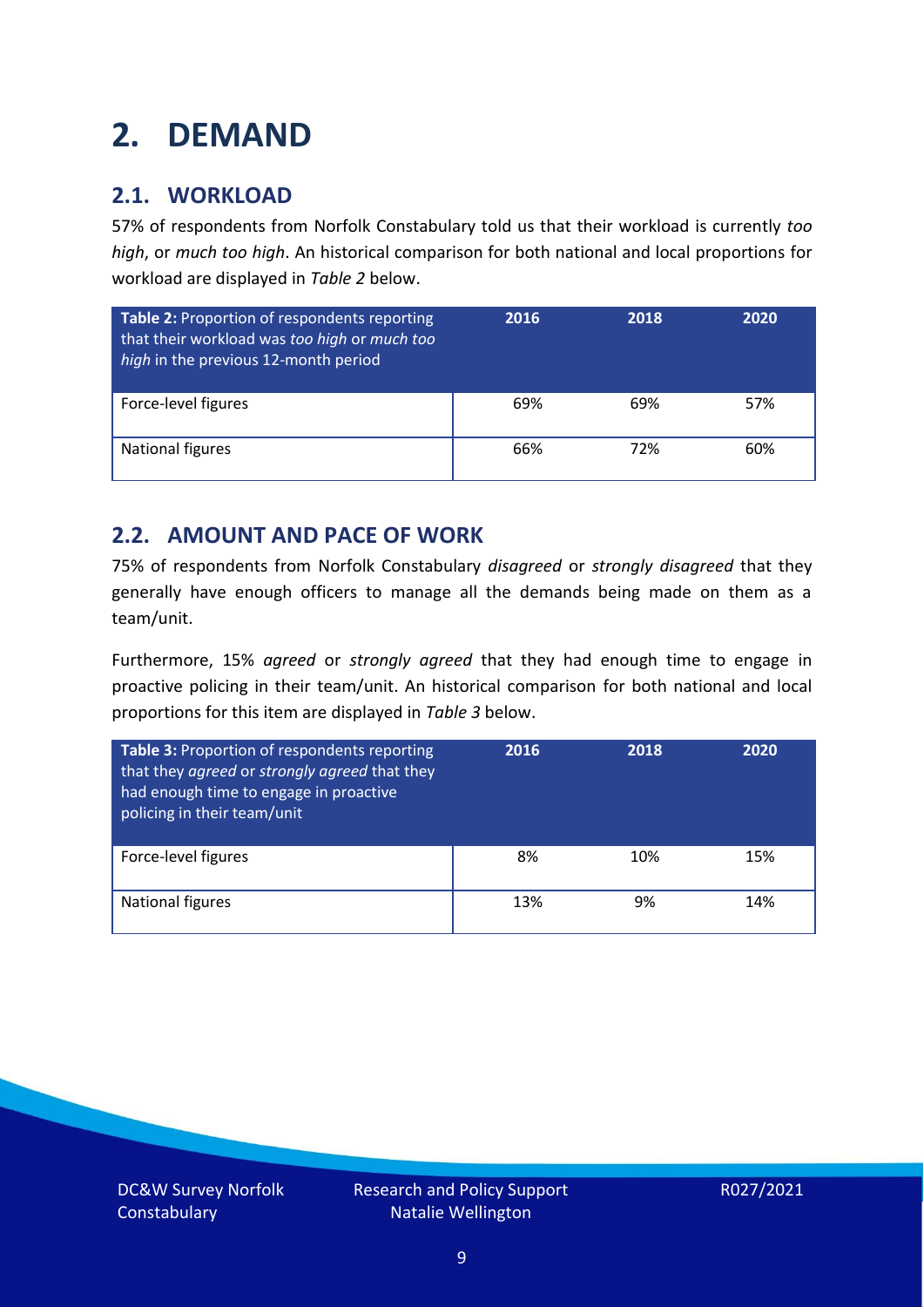### <span id="page-9-0"></span>**3. CAPACITY**

### **3.1. MINIMUM OFFICER STAFFING**

74% of respondents from Norfolk Constabulary indicated that their team or unit had a minimum officer staffing level.

Among respondents whose team or unit had a minimum officer staffing level, 9% indicated that this level was *never* or *rarely* achieved.

Respondents were asked how often minimum staffing levels have been met compared to before the COVID-19 crisis. 22% reported minimum staffing levels being met *less frequently* compared to before the COVID-19 crisis.

### **3.2. OFFICER STAFFING ARRANGEMENTS**

61% of respondents *disagreed* or *strongly disagreed* that the way officer staffing levels are determined in their team/unit seems to be effective. Historical comparisons for this item and one other key item, relating to capacity to deal with demand for Norfolk Constabulary, are provided in *Table 4* below.

| <b>Table 4:</b> Force level figures for key items relating to capacity                  |                                                               |      |      |  |
|-----------------------------------------------------------------------------------------|---------------------------------------------------------------|------|------|--|
| <b>Statements</b>                                                                       | Proportion of respondents who<br>disagreed with the statement |      |      |  |
|                                                                                         | 2016                                                          | 2018 | 2020 |  |
| The way officer staffing levels are determined in my<br>team/unit seems to be effective | 75%                                                           | 78%  | 61%  |  |
| There are enough officers in my team/unit for me to do<br>my job properly               | 82%                                                           | 83%  | 64%  |  |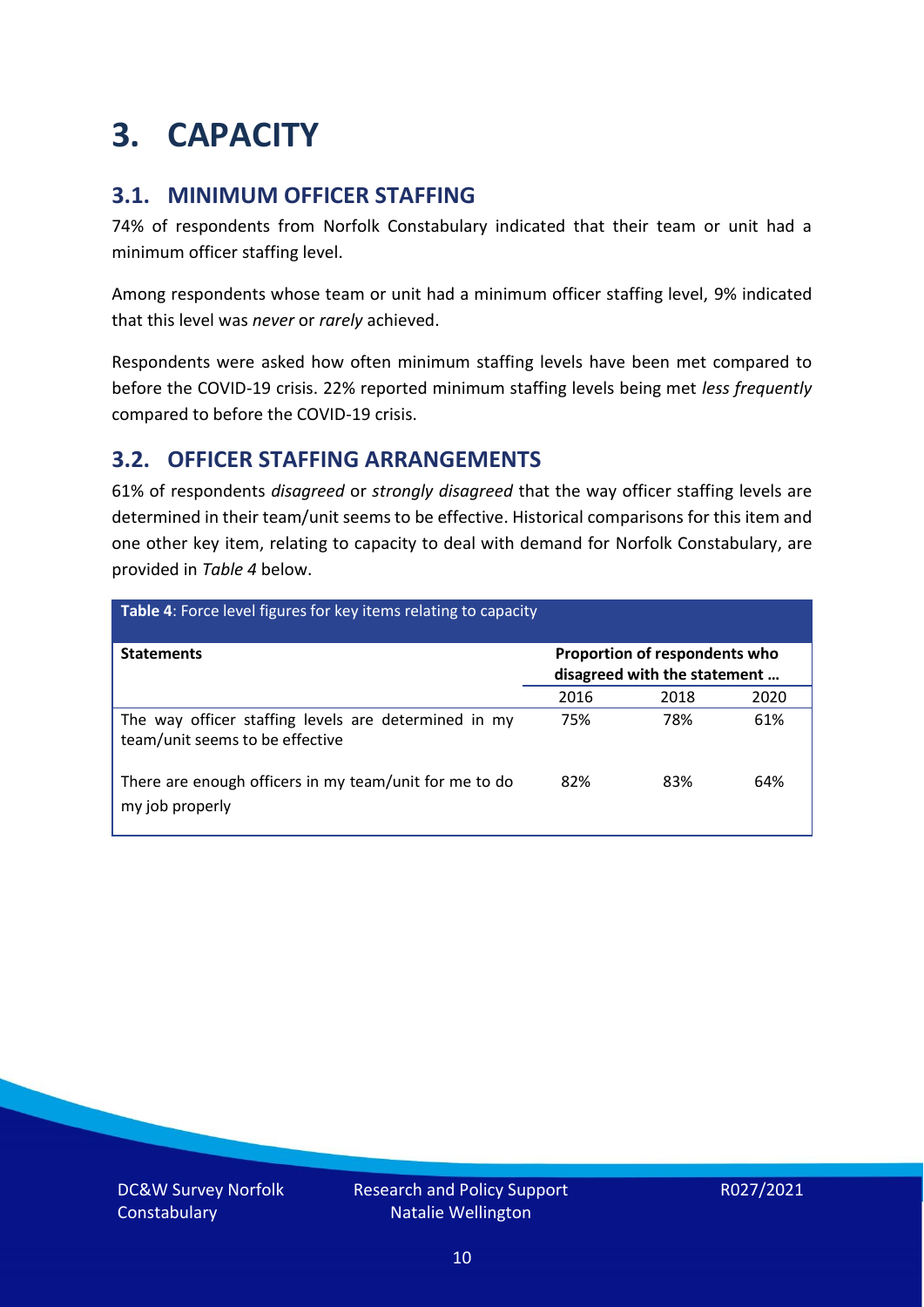### <span id="page-10-0"></span>**4. HEALTH AND WELLBEING**

### **4.1. OVERALL LIFE SATISFACTION AND WORTHWHILENESS**

Respondents were asked to rate their overall life satisfaction on a scale from 0 to 10, where 0 was *'Not at all satisfied'* and 10 was *'Completely satisfied'*. Furthermore, respondents were also asked to rate how worthwhile they feel the things they do in their life are on a scale from 0 to 10, where 0 was *'Not at all worthwhile'* and 10 was *'Completely worthwhile'.* These two items replicate the overall life satisfaction and overall worthwhileness questions posed within the Annual Population Survey by the Office for National Statistics (UK) and were included in the Demand, Capacity and Welfare Survey to enable benchmarking against the general population. vii

The average (mean) overall life satisfaction rating for the general population was 7 out of 10. The average (mean) rating for Norfolk Constabulary was 6 out of 10, with 18% of respondents reporting a low overall life satisfaction rating of *4* or *less*. These results can be compared to the national average of 6/10, with 23% of respondents reporting a low overall life satisfaction rating of *4* or *less*.

The average (mean) overall worthwhileness rating for the general population was 7 out of 10. The average (mean) rating for Norfolk Constabulary was 7 out of 10, with 15% of respondents reporting a low overall worthwhileness rating of *4* or *less*. These results can be compared to the national average of 7/10, with 18% of respondents reporting a low overall worthwhileness rating of *4* or *less*.

### **4.2. OVERALL PHYSICAL HEALTH**

Respondents were asked to rate their overall health on a scale from *very good* to *very poor*. An historical comparison for both national and local proportions for this item are in *Table 5* below.

| Table 5: Self-rated overall physical health |                       | 2016 | 2018 | 2020 |
|---------------------------------------------|-----------------------|------|------|------|
|                                             | Poor or very poor     | 8%   | 4%   | 7%   |
| Force-level figures                         | Neither good nor poor | 18%  | 19%  | 21%  |
|                                             | Good or very good     | 74%  | 77%  | 72%  |
|                                             | Poor or very poor     | 12%  | 7%   | 9%   |
| National figures                            | Neither good nor poor | 23%  | 17%  | 20%  |
|                                             | Good or very good     | 65%  | 77%  | 71%  |

DC&W Survey Norfolk **Constabulary**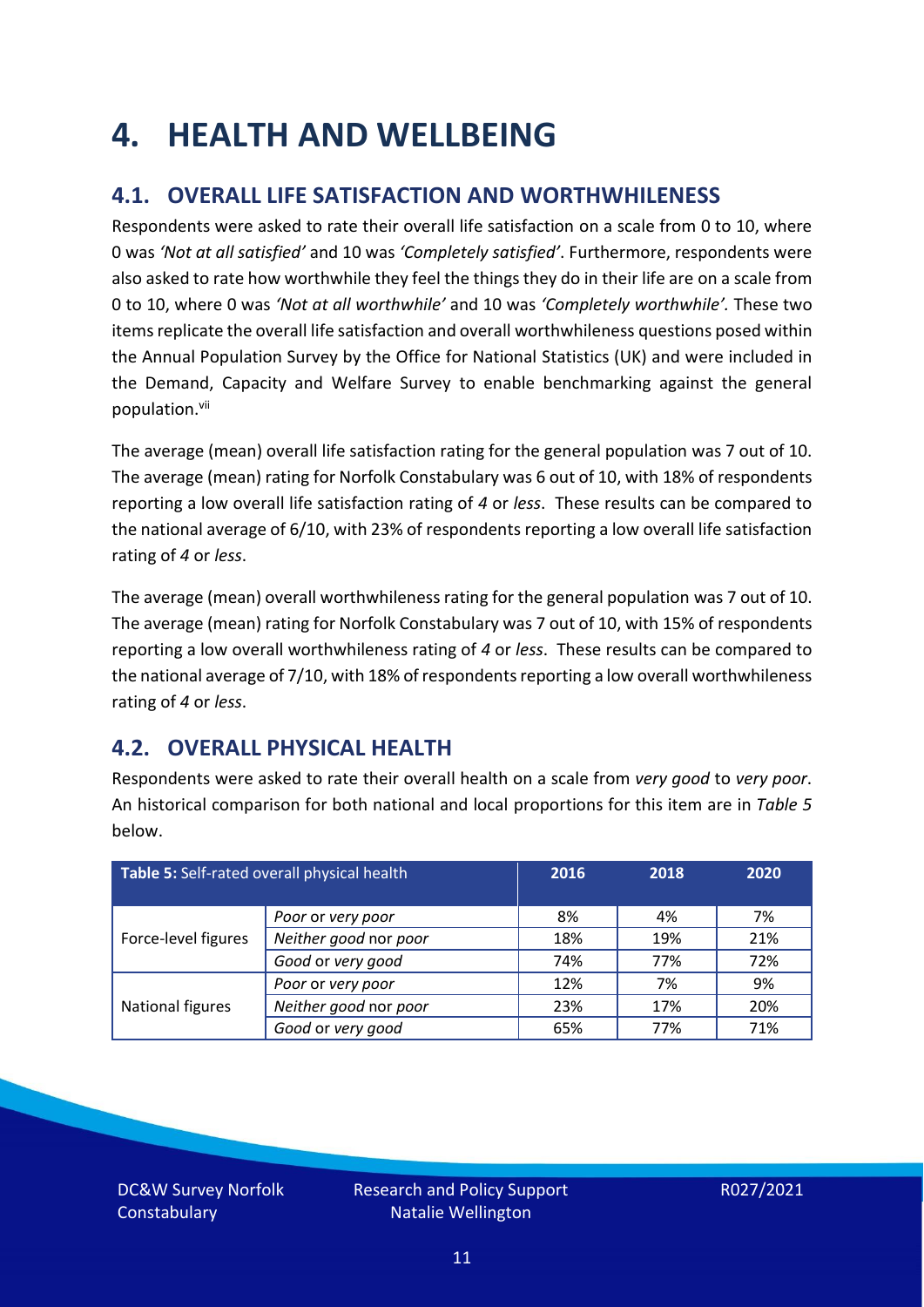### **4.3. SINGLE-ITEM INDICATORS FOR MENTAL HEALTH**

#### **4.3.1. ANXIETY AND HAPPINESS**

Overall anxiety was measured using a single-item measure. Respondents were asked to rate how anxious they had felt the day before on a scale from 0 to 10, where 0 was *'Not at all anxious'* and 10 was *'Completely anxious'*. Overall happiness was also measured using a single-item measure and respondents were asked to rate how happy they had been the day before on a scale from 0 to 10, where 0 was *'Not at all happy'* and 10 was *'Completely happy'*. These items replicate the overall anxiety and overall happiness questions posed within the Annual Population Survey by the Office for National Statistics (UK) and were chosen to enable benchmarking against the general population.<sup>viii</sup>

The average (mean) overall anxiety rating for the general population was 4 out of 10, with 36% of respondents reporting a high overall anxiety rating of *6* or *more*. <sup>8</sup> The average (mean) rating for Norfolk Constabulary was 4 out of 10, with 27% of respondents reporting a high overall anxiety rating of *6* or *more*. These results can be compared to the national average of 4/10, with 35% of respondents reporting a high overall anxiety rating of *6* or *more*. 9

The average (mean) overall happiness rating for the general population was 7 out of 10. The average (mean) rating for Norfolk Constabulary was 6 out of 10, with 19% of respondents reporting a low overall happiness rating of *4* or *less*. These results can be compared to the national average of 6/10, with 25% of respondents reporting a low overall happiness rating of *4* or *less*.

#### **4.3.2. STRESS**

Work related stress was measured using a single-item measure. 37% of respondents from Norfolk Constabulary said that they viewed their job as *very* or *extremely stressful*.

This is *higher than* the proportion reported in the national sample (33%) and *lower than* the proportion reported by Norfolk Constabulary in 2018 (40%).

Stress outside of work was assessed using an adaptation of the work-related stress measure. 11% of respondents from Norfolk Constabulary said that they viewed their life outside of work as *very* or *extremely stressful*.

DC&W Survey Norfolk **Constabulary** 



<sup>&</sup>lt;sup>8</sup> Please note that proportions for other wellbeing measures were not provided

 $9$  Overall scores for anxiety have been grouped and reported differently to life satisfaction, worthwhileness and happiness. The percentage of respondents scoring a high rating of *6* or *more* has been reported, as higher scores for anxiety are commonly associated with lower individual wellbeing. Whereas, the percentage of respondents scoring a very low rating of *4* or *less* has been reported for life satisfaction, worthwhileness and happiness, as lower scores on these measures are commonly associated with lower individual wellbeing.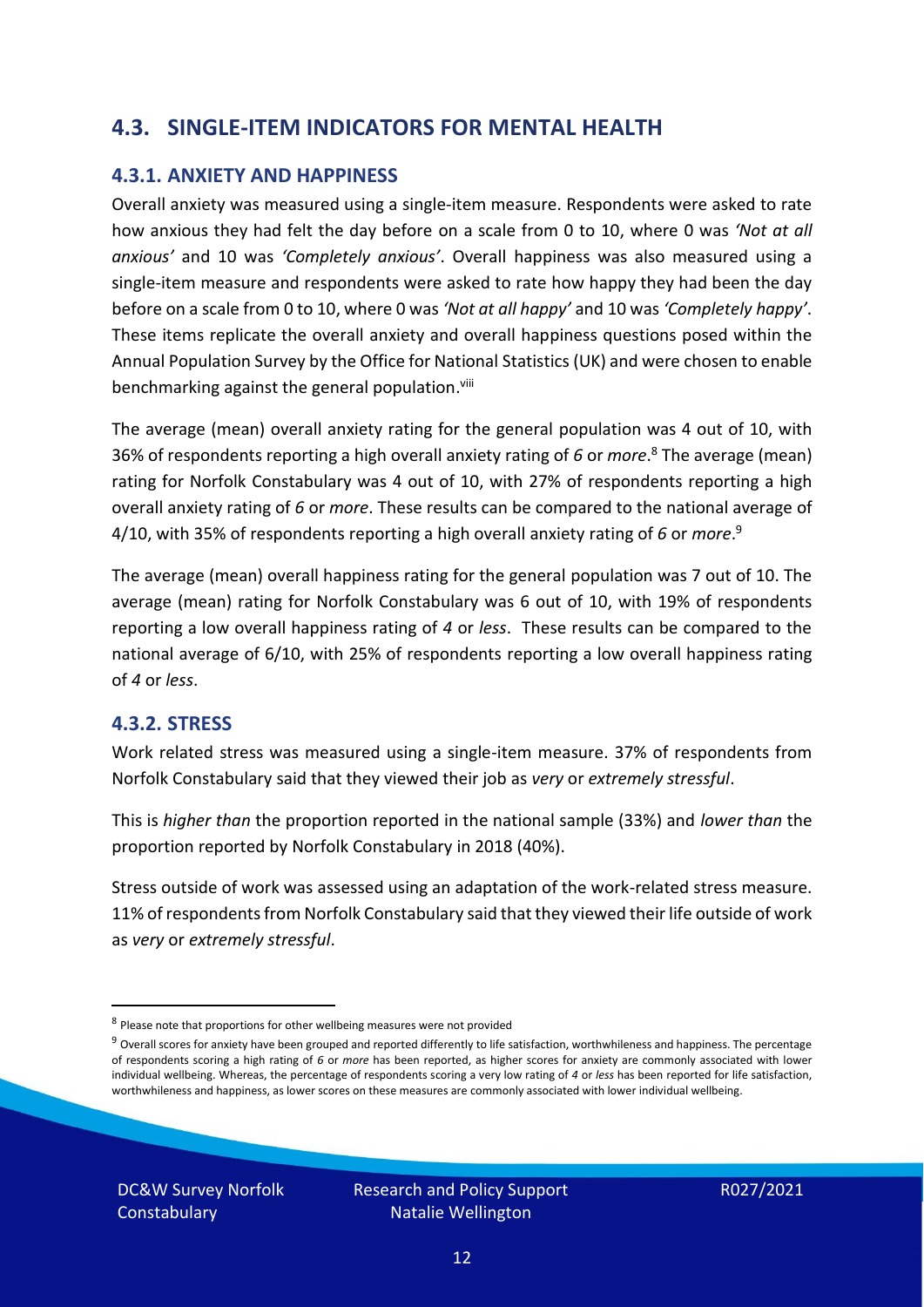#### **4.3.4. MENTAL HEALTH OVERVIEW**

A top-level broad overview of mental health and wellbeing was established using an item that asked respondents to indicate whether they had experienced feelings of stress, low mood, anxiety, or other difficulties with their health and wellbeing over the last 12 months. 85% of respondents from Norfolk Constabulary indicated that they had experienced feelings of stress, low mood, anxiety, or other difficulties with their health and wellbeing over the last 12 months; with 90% of these respondents also indicating that these feelings were caused by, or made worse by work.

#### **4.3.5. MENTAL WELLBEING**

Respondents' mental wellbeing was measured using the Short Warwick-Edinburgh Mental Wellbeing Scale,<sup>ix</sup> which asked them to rate their experience during the last two weeks for seven positively framed items. A metric score was calculated which indicated participants' overall wellbeing. The higher the score is, the better their overall wellbeing is thought to be.<sup>10</sup>

The metric score for Norfolk Constabulary is presented in *Table 6* below across years. This is also alongside the metric score for the national sample across years.

| <b>Table 6:</b> Average (mean) metric score for the Short Warwick-<br>Edinburgh Mental Wellbeing Scale | 2016 | 2018 | 2020 |
|--------------------------------------------------------------------------------------------------------|------|------|------|
| Force-level figures                                                                                    | 19   | 20   | 21   |
| National figures                                                                                       | 19   | 20   | 21   |

 $10$  The Short Warwick-Edinburgh Mental Wellbeing Scale was developed by the Universities of Warwick, Edinburgh and Leeds in conjunction with NHS Health Scotland (© University of Warwick, 2006).

DC&W Survey Norfolk **Constabulary** 

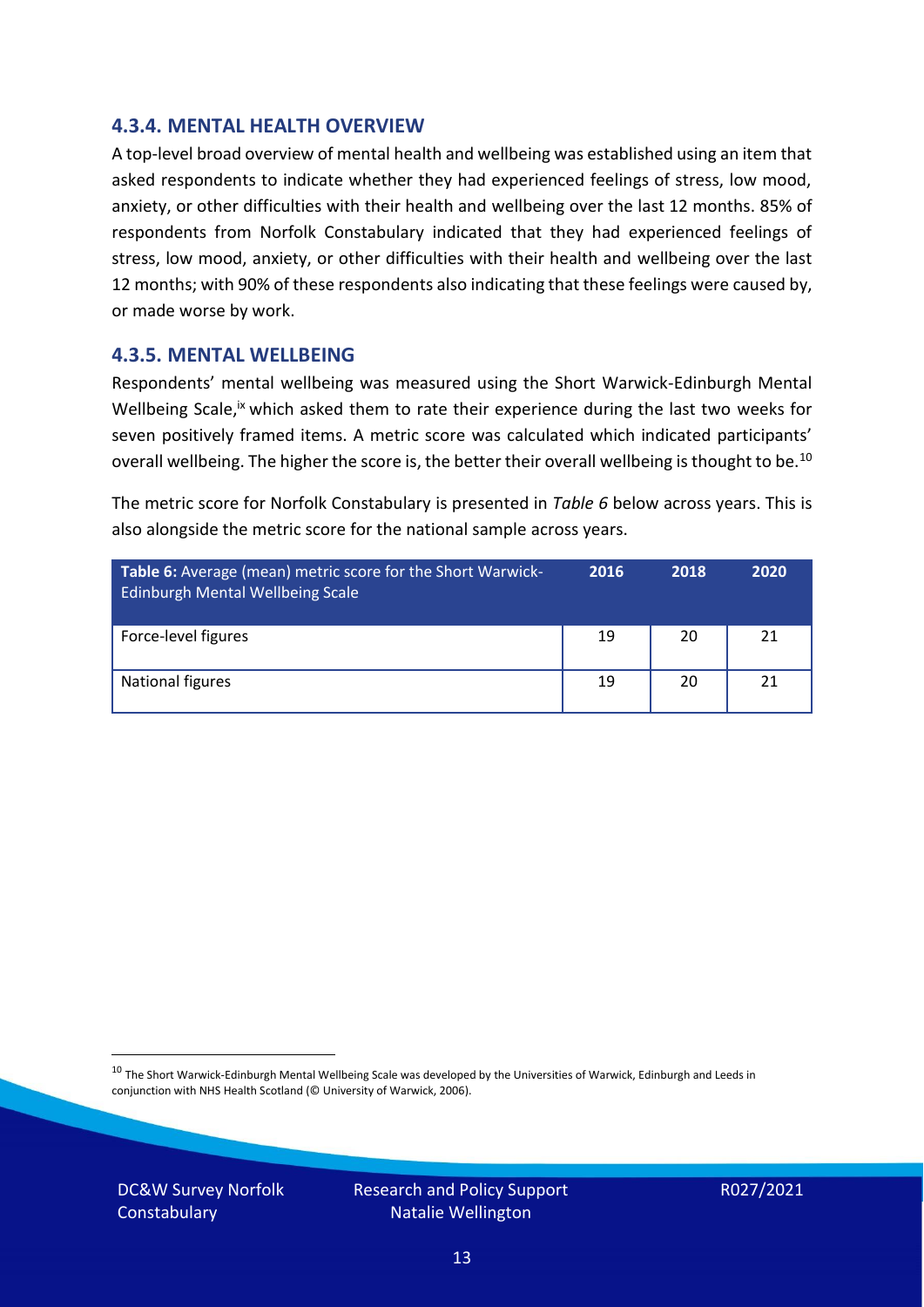### <span id="page-13-0"></span>**5. ABSENCE BEHAVIOUR**

### **5.1. ABSENCE**

62% of respondents from Norfolk Constabulary reported *one* or *more* days of sickness absence and 32% of respondents indicated that at least one day of their sickness absence was attributable to stress, depression, or anxiety.

The national proportion of respondents who had taken *one* or *more* days of sickness absence was 48% and 32% of respondents indicated that at least one day of their sickness absence was attributable to stress, depression, or anxiety.

### **5.2. PRESENTEEISM AND LEAVEISM**

Presenteeism is the act of attending work while ill. This has been shown to be associated with subsequent health decline, particularly in relation to burnout, $x$  and can lead to elevated absenteeism.<sup>xi</sup> Moreover, evidence suggests that presenteeism can compound the effects of the initial illness and negatively influence job satisfaction, resulting in negative job attitudes and withdrawal from work.<sup>xii</sup>

Leaveism is a term to describe hidden sickness absence and work undertaken during rest periods. A core dimension of leaveism includes using allocated time off such as annual leave entitlements to take time off when they are in fact unwell. Findings for Norfolk Constabulary across years are presented in *Table 7* below.

| Table 7: Proportion of respondents reporting the<br>following absence behaviour once or more over the<br>previous 12 months |                             | 2016 | 2018 | 2020 |
|-----------------------------------------------------------------------------------------------------------------------------|-----------------------------|------|------|------|
| Presenteeism                                                                                                                | Due to Physical health      | 89%  | 76%  | 68%  |
|                                                                                                                             | Due to Psychological health | 63%  | 65%  | 69%  |
| annual leave to<br><b>Using</b><br>time off due to<br>take                                                                  | Due to Physical health      | 51%  | 31%  | 23%  |
| health                                                                                                                      | Due to Psychological health | 36%  | 35%  | 40%  |

DC&W Survey Norfolk **Constabulary**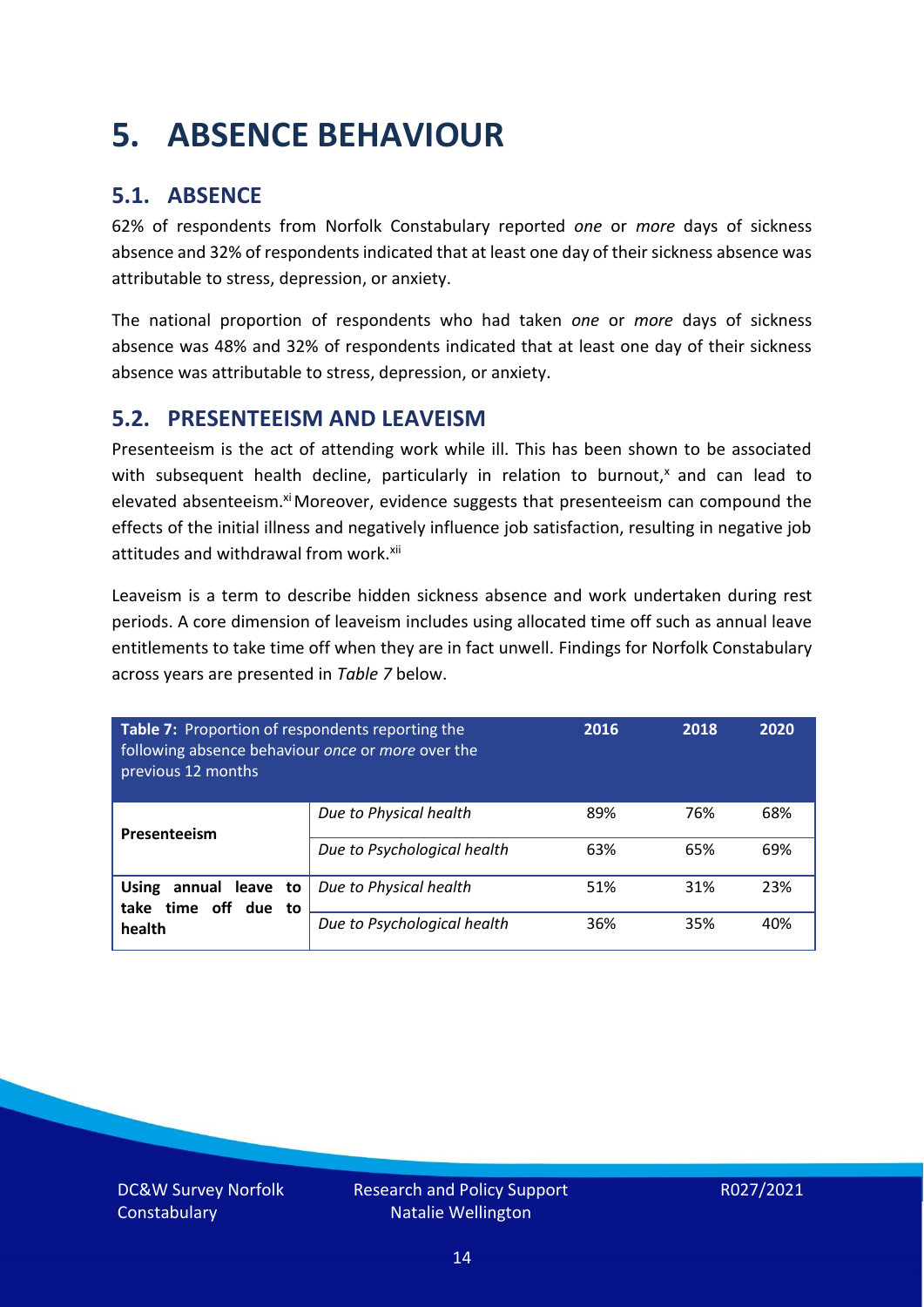## <span id="page-14-0"></span>**6. VIOLENCE AND PHYSICAL INJURIES**

### **6.1. VIOLENCE**

Verbal and physical violence was assessed using four questions regarding how often officers received verbal insults, verbal threats, spitting assaults, unarmed physical attacks, and attacks with a weapon from members of the public over the previous 12 months. Findings for Norfolk Constabulary are presented in *Table 8* below.

**Table 8**: Force level figures for frequency of verbal and physical violence from members of the public

| Type of violent victimisation                                                          | Proportion of respondents indicating frequency<br>of experience as at least once a week |      |      |
|----------------------------------------------------------------------------------------|-----------------------------------------------------------------------------------------|------|------|
|                                                                                        | 2016                                                                                    | 2018 | 2020 |
| Verbal insults (e.g. swearing, shouting, abuse)                                        | 47%                                                                                     | 41%  | 32%  |
| Verbal threats (e.g. threat of hitting, threat of<br>kicking)                          | 28%                                                                                     | 19%  | 18%  |
| Spitting assaults (i.e. being deliberately spat<br>$upon)$ <sup>11</sup>               |                                                                                         | 2%   | 0%   |
| Unarmed physical attacks (e.g. struggling to get<br>free, wrestling, hitting, kicking) | 14%                                                                                     | 13%  | 8%   |
| Use of a deadly weapon (e.g. stick, bottle, axe,<br>firearm)                           | 1%                                                                                      | 1%   | 0%   |

### **6.2. INJURIES**

20% of Norfolk Constabulary respondents reported that they had suffered *one or more* injuries that required medical attention as a result of **work-related violence** in the last year.

This is *higher than* the proportion reporting *one or more* injuries as a result of **work-related violence** in the national sample (16%) and *higher than* the proportion reported by Norfolk Constabulary in 2018 (18%).

11% of Norfolk Constabulary respondents reported that they had suffered one or more injuries that required medical attention as a result of **work-related accidents** in the last year.

DC&W Survey Norfolk **Constabulary** 

 $11$  Data on spitting assaults is not available for the year 2016 as the item was not included until the 2018 iteration of the survey.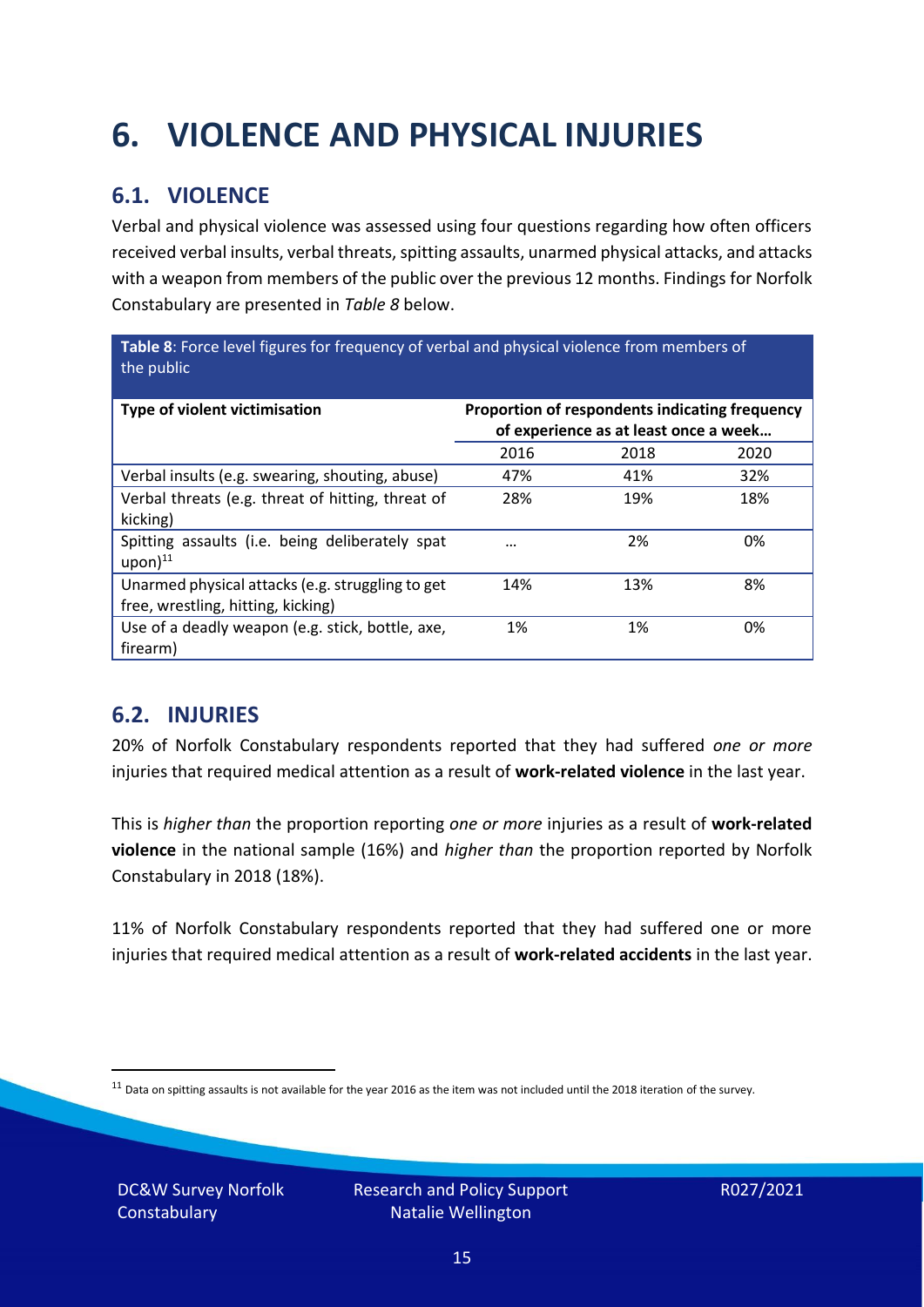This is *the same as* the proportion reporting *one or more* injuries as a result of **work-related accidents** in the national sample (11%) and *lower than* the proportion reported by Norfolk Constabulary in 2018 (14%).

DC&W Survey Norfolk **Constabulary** 

Research and Policy Support Natalie Wellington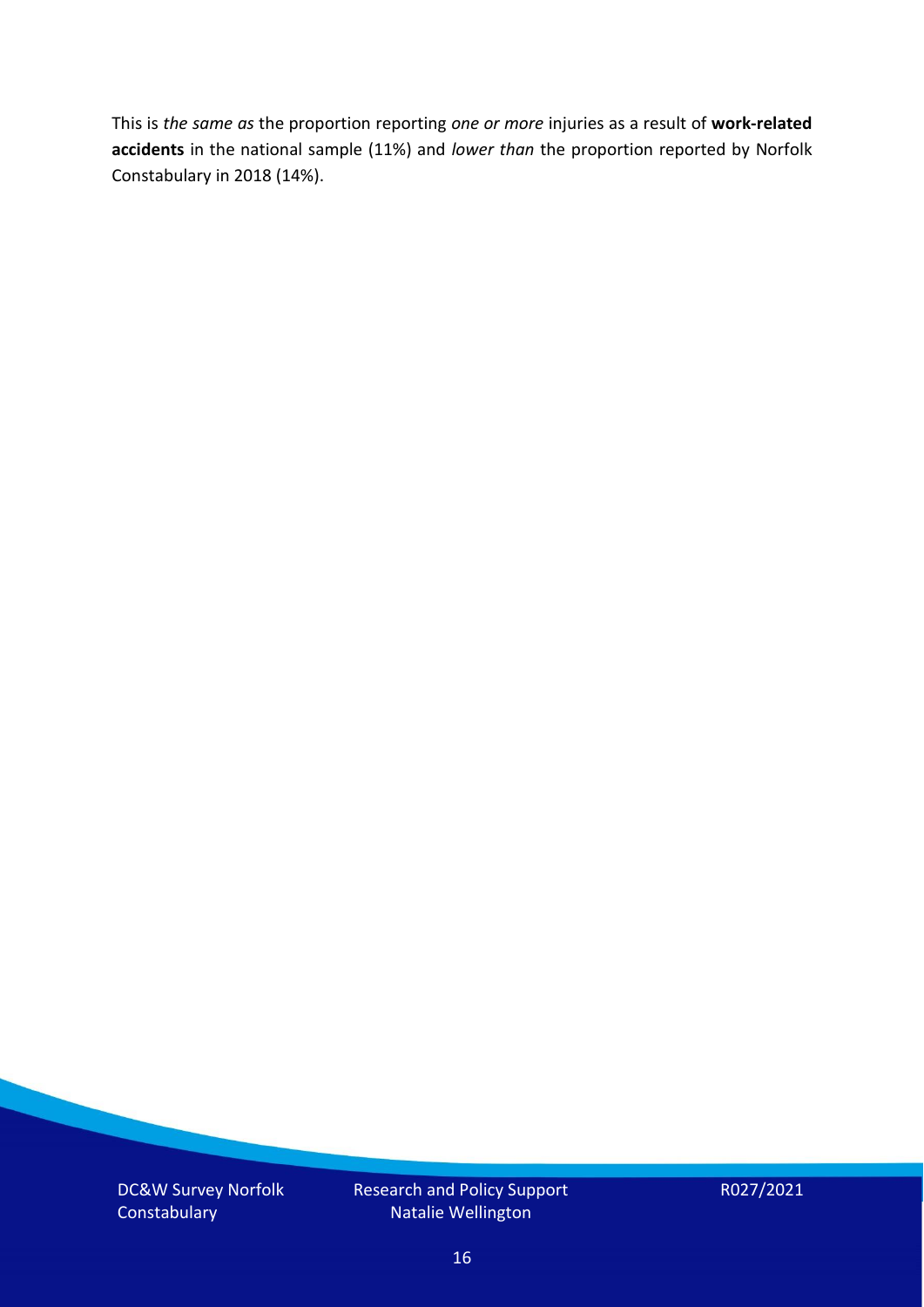# <span id="page-16-0"></span>**7. ORGANISATIONAL SUPPORT FOR MENTAL HEALTH AND WELLBEING**

### **7.1. DISCLOSURE**

Respondents who indicated that they had sought help for difficulties with mental health and wellbeing were presented with additional questions concerning disclosure to a line manager. 64% of respondents from Norfolk Constabulary, for whom it was applicable, reported that they had disclosed seeking mental health and wellbeing support to their line managers. This can be compared with 71% reported by Norfolk Constabulary in 2018.

### **7.2. MENTAL HEALTH AND WELLBEING SUPPORT SERVICES**

Respondents were asked about mental health and wellbeing support services that are *reactive* (services that aim to help those that are already experiencing difficulties with their mental health and wellbeing), and *proactive* (services that aim to help people prevent difficulties with mental health and wellbeing from developing). Key findings for Norfolk Constabulary are displayed in the tables below, with *Table 9* displaying both national and local proportions.

**Table 9**: Proportion of respondents reporting that they are *aware* of reactive and proactive mental health and wellbeing support services that their force offers

| <b>Questions</b>                                                                                                                                                                                                                   | Proportion of respondents |                  |
|------------------------------------------------------------------------------------------------------------------------------------------------------------------------------------------------------------------------------------|---------------------------|------------------|
|                                                                                                                                                                                                                                    | Force-level figures       | National figures |
| Reported being aware of reactive services that their force<br>offers to support the mental health and wellbeing of its<br>employees (e.g. counselling, helpline services, peer<br>support groups etc.)                             | 74%                       | 74%              |
| Reported being aware of proactive services that their<br>force offers to support the mental health and wellbeing<br>of its employees (e.g. resilience training, mindfulness<br>workshops, mental health awareness programmes etc.) | 45%                       | 43%              |

DC&W Survey Norfolk **Constabulary**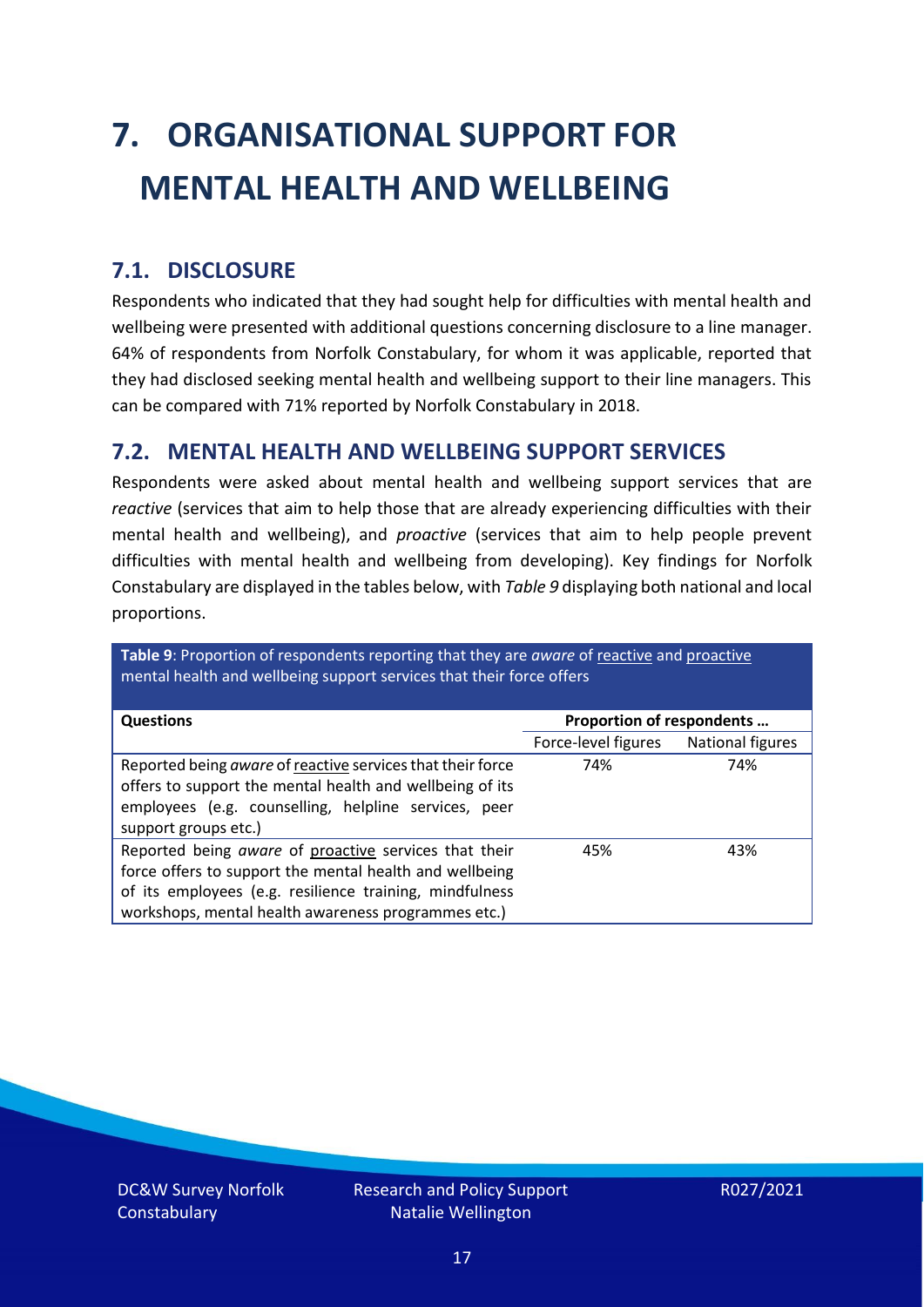### <span id="page-17-0"></span>**8. COVID-19 CRISIS**

Questions about the COVID-19 crisis have been included in this year's survey to help to better understand the impacts of working within the police service during this period. This section of the report specifically focusses on the personal impact of the COVID-19 crisis on officers, whilst organisational impacts have been reported at contextually appropriate points throughout the report.<sup>12</sup>

Respondents were asked whether they think they have or have had COVID-19. Comparisons for both national and local proportions are shown in *Table 10* below.

| Table 10: Proportion of respondents reporting whether<br>they have or have had COVID-19 | <b>Force-level</b><br>figures | <b>National</b><br>figures |
|-----------------------------------------------------------------------------------------|-------------------------------|----------------------------|
| Yes, confirmed by a positive antigen or antibody test                                   | 0%                            | 3%                         |
| Yes, based on strong personal suspicion or medical advice                               | 20%                           | 23%                        |
| No                                                                                      | 51%                           | 47%                        |
| Unsure                                                                                  | 29%                           | 27%                        |

29% of respondents from Norfolk Constabulary said that they were *very* or *extremely worried* about the impact that the COVID-19 crisis will have on them personally. This can be compared to the national sample, where 22% said that they were *very* or *extremely worried* about the impact that the COVID-19 crisis will have on them personally.

Respondents from Norfolk Constabulary were asked about their concern over the issues displayed in *Table 11* below (national and local proportions are shown).

| Table 11: Proportion of respondents reporting that they were very or extremely concerned over the<br>following |                           |                            |
|----------------------------------------------------------------------------------------------------------------|---------------------------|----------------------------|
| <b>Statements</b>                                                                                              | Proportion of respondents |                            |
|                                                                                                                | Force-level<br>figures    | <b>National</b><br>figures |
| Becoming unwell with COVID-19 due to having close contact with<br>someone who has COVID-19 in the line of duty | 35%                       | 34%                        |
| Becoming unwell with COVID-19 due to being assaulted by someone<br>who has COVID-19 in the line of duty        | 22%                       | 23%                        |
| Having adequate access to COVID-19 testing (antigen<br>and/or antibody diagnostic testing)                     | 32%                       | 37%                        |
| Enforcing the lockdown restrictions                                                                            | 18%                       | 25%                        |

<sup>12</sup> For more information please see the introduction to this report on page 3.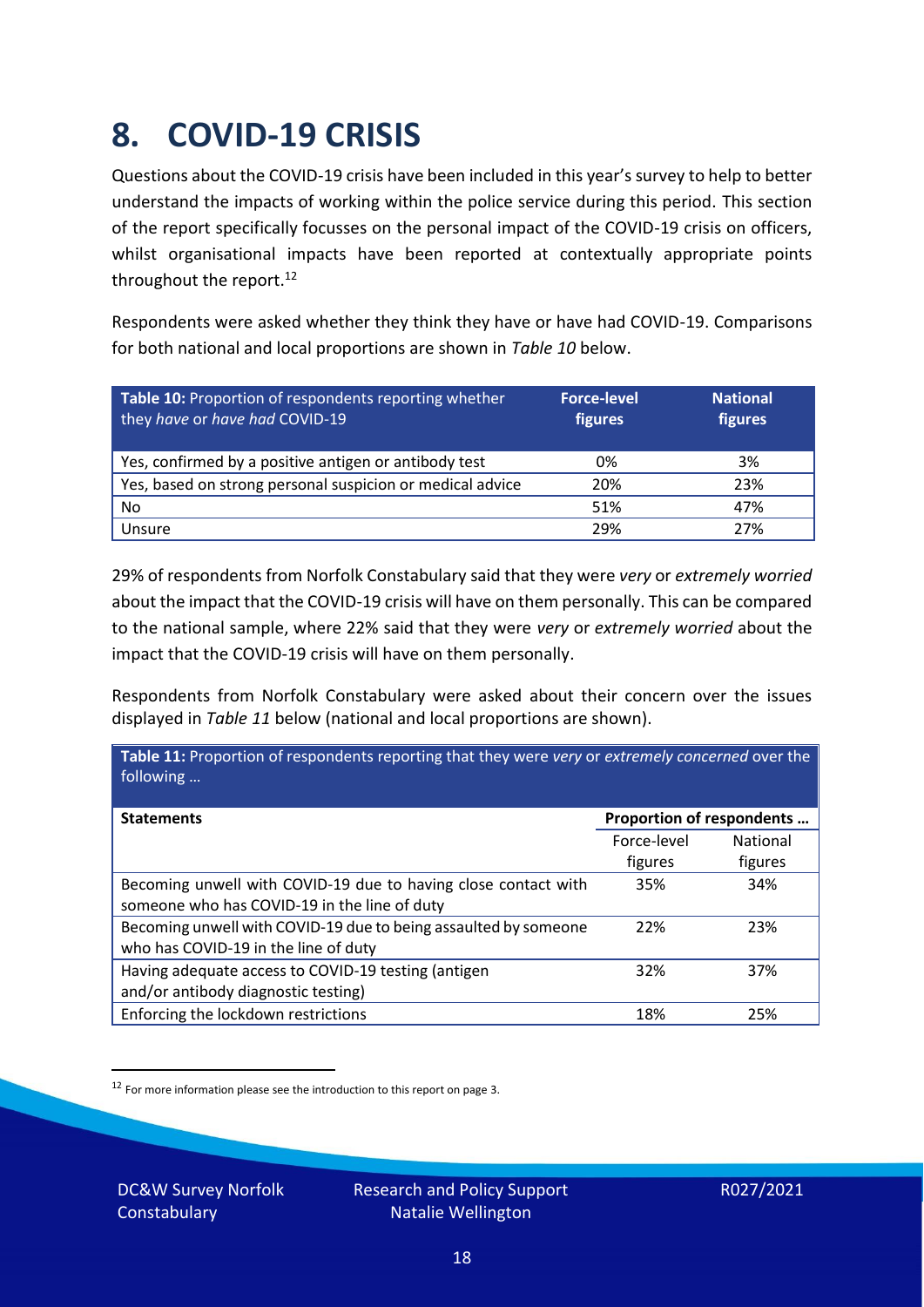Furthermore, 34% of respondents from Norfolk Constabulary reported that they *disagreed* or *strongly disagreed* that they have all the equipment they personally need to protect them from COVID-19 whilst at work. This can be compared to the national sample, where 39% reported that they *disagreed* or *strongly disagreed* that they have all the equipment they personally need to protect them from COVID-19 whilst at work.

DC&W Survey Norfolk **Constabulary** 

Research and Policy Support Natalie Wellington